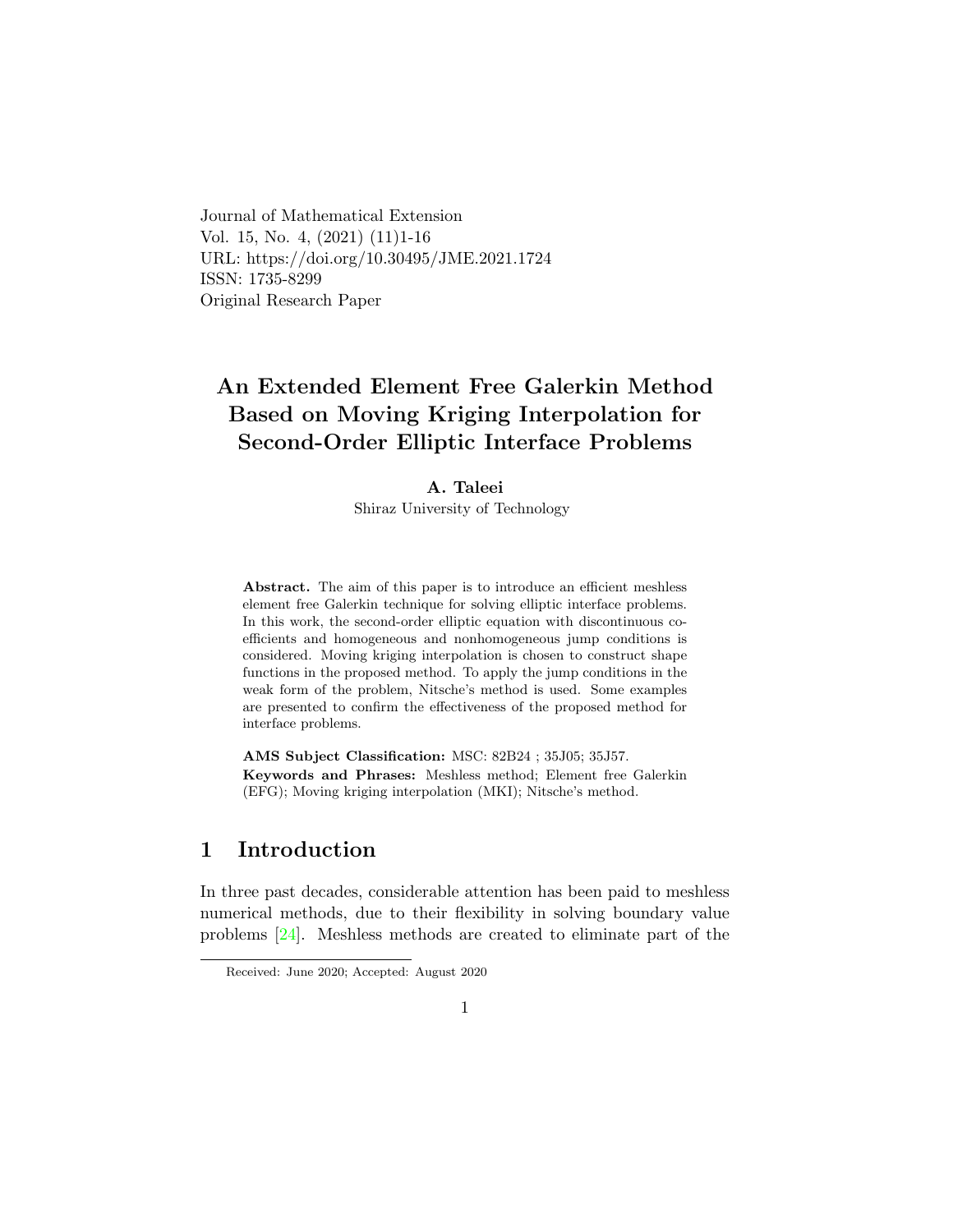difficulties associated with reliance on a mesh to construct the approximation [\[3\]](#page-12-0). In these methods, the approximation of unknown in the partial differential equation is constructed based on scattered points while no mesh is needed in the construction of their approximation  $[6]$ . Several meshless methods, such as the element free Galerkin (EFG) method  $[6]$ , the finite point (FP) method  $[20]$ , the finite cloud (FC) method  $[2]$ the moving least-squares reproducing kernel (MLSRK) method [\[26\]](#page-14-1), the meshless local Petrov Galerkin (MLPG) method [\[3\]](#page-12-0) have been introduced and achieved significant progress in solving a wide class of boundary value problems.

Many important physical and industrial applications involve mathematical models with a very complicated structure that is characterized by discontinuous or even singular material properties. These problems are known as interface problems. Interface problems arise in various branches of science and engineering. These problems usually lead to differential equations whose input data and solutions are nonsmooth or discontinuous across some interfaces [\[21\]](#page-13-1). Recently, a variety of meshless methods have been applied to second-order elliptic problems with the closed interface(see  $[1, 8, 14, 18, 28, 29, 30, 35]$  $[1, 8, 14, 18, 28, 29, 30, 35]$  $[1, 8, 14, 18, 28, 29, 30, 35]$  $[1, 8, 14, 18, 28, 29, 30, 35]$  $[1, 8, 14, 18, 28, 29, 30, 35]$  $[1, 8, 14, 18, 28, 29, 30, 35]$  $[1, 8, 14, 18, 28, 29, 30, 35]$  $[1, 8, 14, 18, 28, 29, 30, 35]$  $[1, 8, 14, 18, 28, 29, 30, 35]$  $[1, 8, 14, 18, 28, 29, 30, 35]$  $[1, 8, 14, 18, 28, 29, 30, 35]$  $[1, 8, 14, 18, 28, 29, 30, 35]$  $[1, 8, 14, 18, 28, 29, 30, 35]$  $[1, 8, 14, 18, 28, 29, 30, 35]$  and the references therein).

The EFG method [\[6\]](#page-12-1) is one of the most famous meshless methods based on the weak form that the discrete equation is obtained by the Galerkin method  $[6, 7, 11, 27]$  $[6, 7, 11, 27]$  $[6, 7, 11, 27]$  $[6, 7, 11, 27]$  $[6, 7, 11, 27]$  $[6, 7, 11, 27]$ . Nowadays, the EFG method has been developed to be a formidable competitor and also a beneficial complement to the traditional finite element method, which has dominated engineering analysis [\[25,](#page-14-6) [33,](#page-15-1) [34\]](#page-15-2). However, one of the disadvantages of the EFG method based on moving least-squares approximation is the enforcement of the Dirichlet boundary condition due to the lack of Kronecker delta property of the moving least-squares approximation  $[15, 23]$  $[15, 23]$  $[15, 23]$ . An effective way to solve this problem is to use the moving kriging interpolation (MKI) instead of the moving least-squares approximation in the EFG method [\[15\]](#page-13-4). The EFG method based on MKI has been studied to solve a variety of PDEs (see [\[9,](#page-12-5) [32\]](#page-15-3) and the references therein). The MKI possesses the Kronecker delta function property and enables the EFG method to impose the Dirichlet boundary condition directly [\[31,](#page-15-4) [34\]](#page-15-2). For more information on the properties of MKI, interested readers can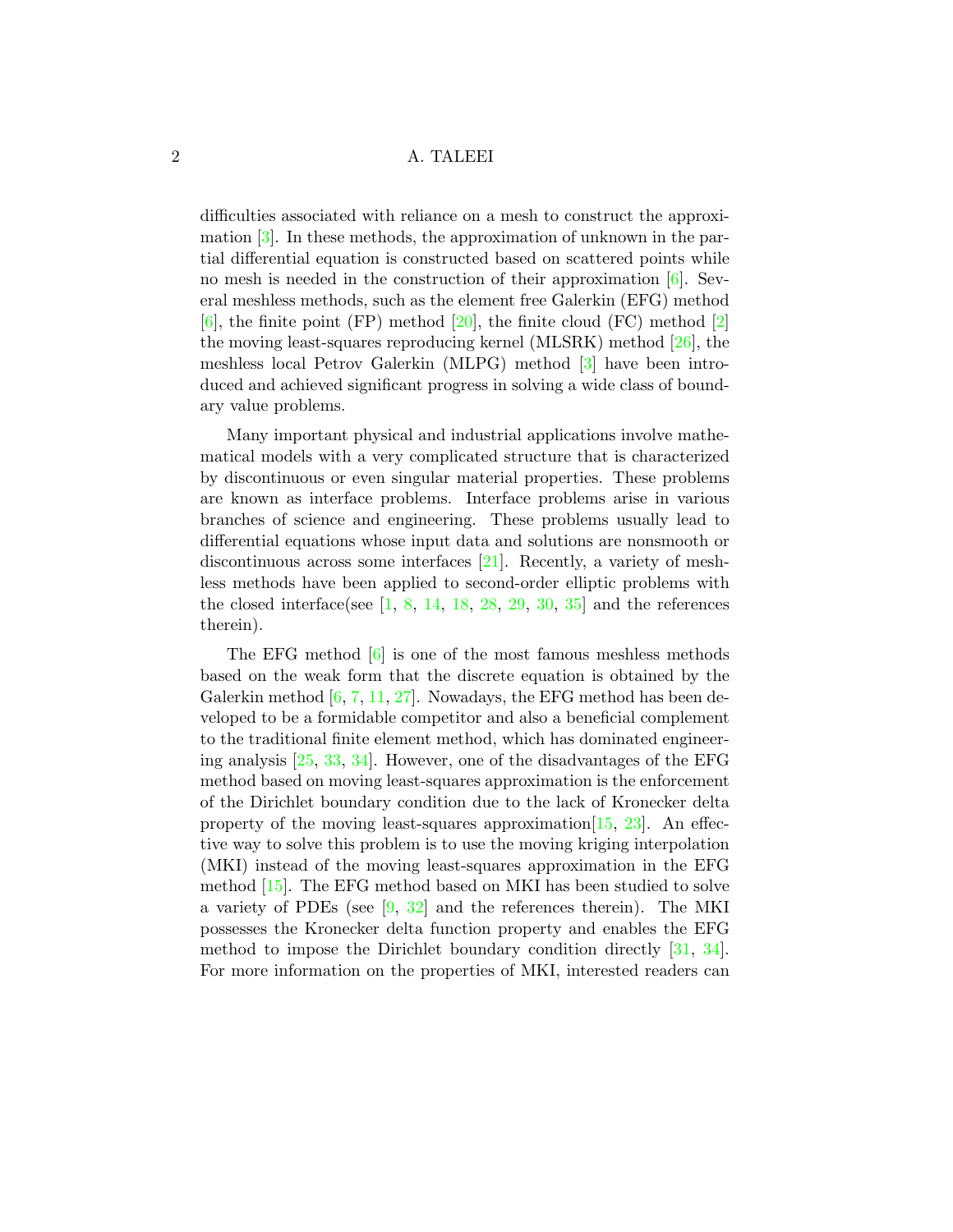see [\[15\]](#page-13-4).

In the meshless methods based on MKI, the smoothness of the shape function is determined by that of the basis functions, and the correlation functions. However, the employment of smooth approximation near interface leads to a difficulty in handling problems with discontinuities in the solution or its derivatives. To obtain accurate discontinuous solutions using meshless methods, several different approaches have been proposed  $[5, 19, 24]$  $[5, 19, 24]$  $[5, 19, 24]$  $[5, 19, 24]$ . An efficient and simple technique is the visibility criterion scheme that the support domain of the shape function or approximation function is cut by the interface. This technique leads to a proper approximation near the closed interface problems [\[28\]](#page-14-2).

The Lagrange multipliers method, the penalty method, and Nitsche's method are three common approaches for enforcing jump conditions in numerical methods based on weak form (see [\[13\]](#page-13-6) and the references therein). Note that these techniques are also used to apply Dirichlet conditions in the meshless weak form methods based on approximations that do not have the Kronecker delta function property $[18, 25]$  $[18, 25]$  $[18, 25]$ . As said in [\[13\]](#page-13-6), the use of the Lagrange multipliers leads to additional unknowns and a mixed method is get. Jannesari and Tatari proposed the EFG method based on the moving least-squares approximation for the elliptic interface problem. They used the Lagrange multipliers to enforce both Dirichlet boundary condition and Dirichlet jump condition [\[18\]](#page-13-3). In the penalty method, no additional unknowns obtain, but the conditioning of the coefficient matrix scales with the order of the penalty parameter that enforces the constraint  $[25]$ . Nitsche's method can be considered as a consistent penalty method [\[12\]](#page-12-7). Therefore, this method does not contain additional unknowns, and also the conditioning of the coefficients matrix is not largely affected by a stabilization parameter  $[16]$ .

In this work, the study of the EFG method based on MKI is proposed for the closed interface boundary value problems. The visibility criterion method is chosen for the production of discontinuous shape functions at the near interface. This technique, by truncating the support of the correlation function, ignores the nodes on the other side of the interface. As in a closed interface, the influence domain of the shape function or approximation function is completely cut by a discontinuity, then this choice is proper. Also, this modification of correlation function possesses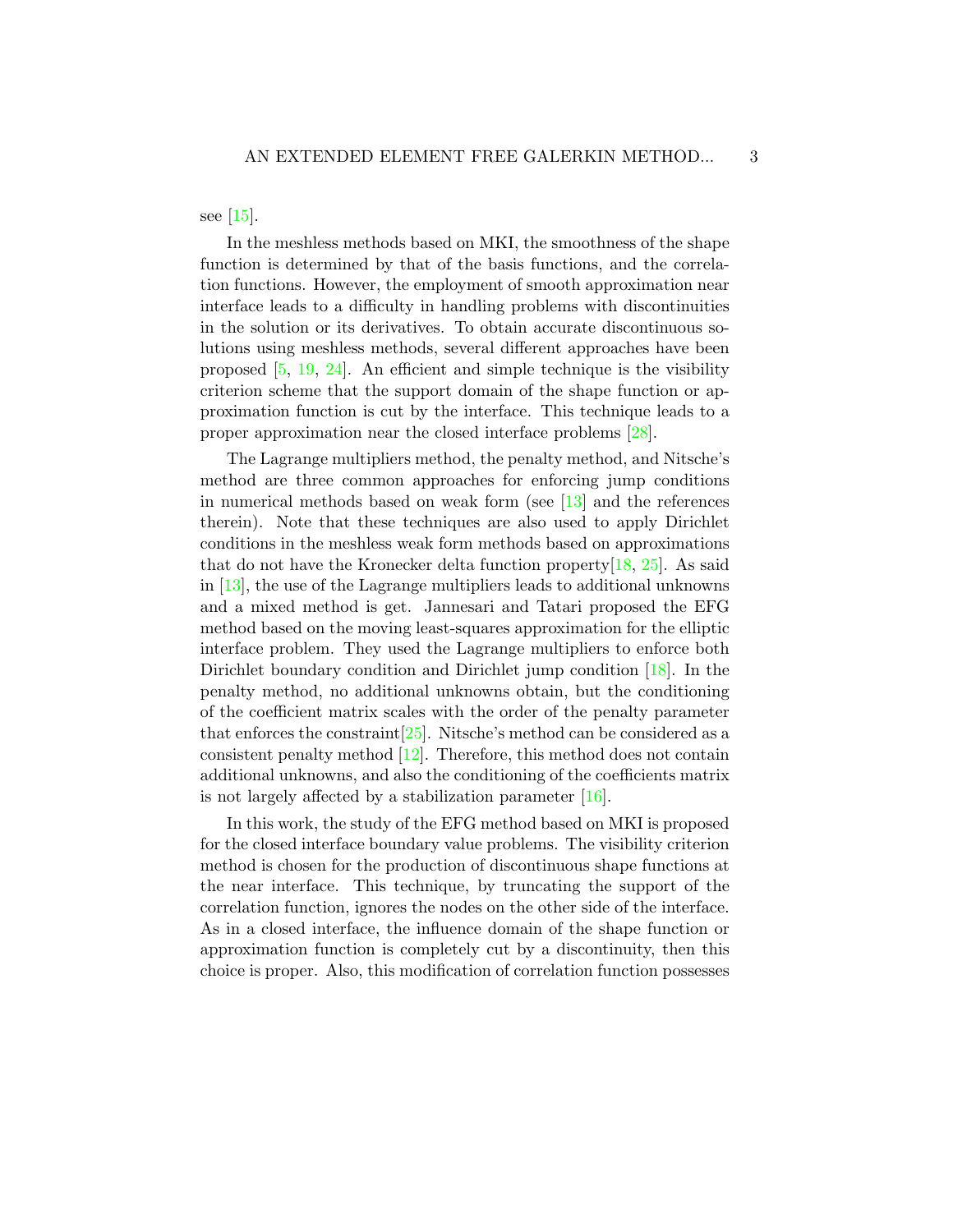<span id="page-3-0"></span>4 A. TALEEI



**Figure 1:** A rectangular domain  $\Omega$  with the interface  $\Gamma$ .

simplicity since the computational domain splits into two sub-domains that in each domain, a boundary value problem with a smooth solution is solved [\[29\]](#page-14-3). To impose the jump conditions in the weak form of the problem, Nitsche's method is used.

The rest of the paper is organized as follows: Section 2, introduces the interface problem used in this work and presents the variational formulation for the studied interface problem by using Nitsche's method. In Section 3, the extended EFG method based on MKI with correlation modification is described for the interface problem. Some examples are presented to show the performance of the proposed technique in Section 4. Finally, a conclusion is given in Section 5.

# 2 Mathematical formulation

Let  $\Omega$  be a convex domain with Lipschitz continuous boundary in  $\mathbb{R}^2$ , which is separated into two disjoint subregions  $\Omega^+$  and  $\Omega^-$  by an interface  $\Gamma$ , i.e.  $\Omega = \Omega^+ \cup \Omega^- \cup \Gamma$ , where  $\Gamma$  is a closed interface. Thus it does not pass the origin within the domain (see Figure [1](#page-3-0) for a geometric illustration). Also, the vector  $\mathbf{n} = (n_x, n_y)$  be the unit normal direction of Γ pointing from the  $\Omega^-$  phase to the  $\Omega^+$  phase or pointing outward to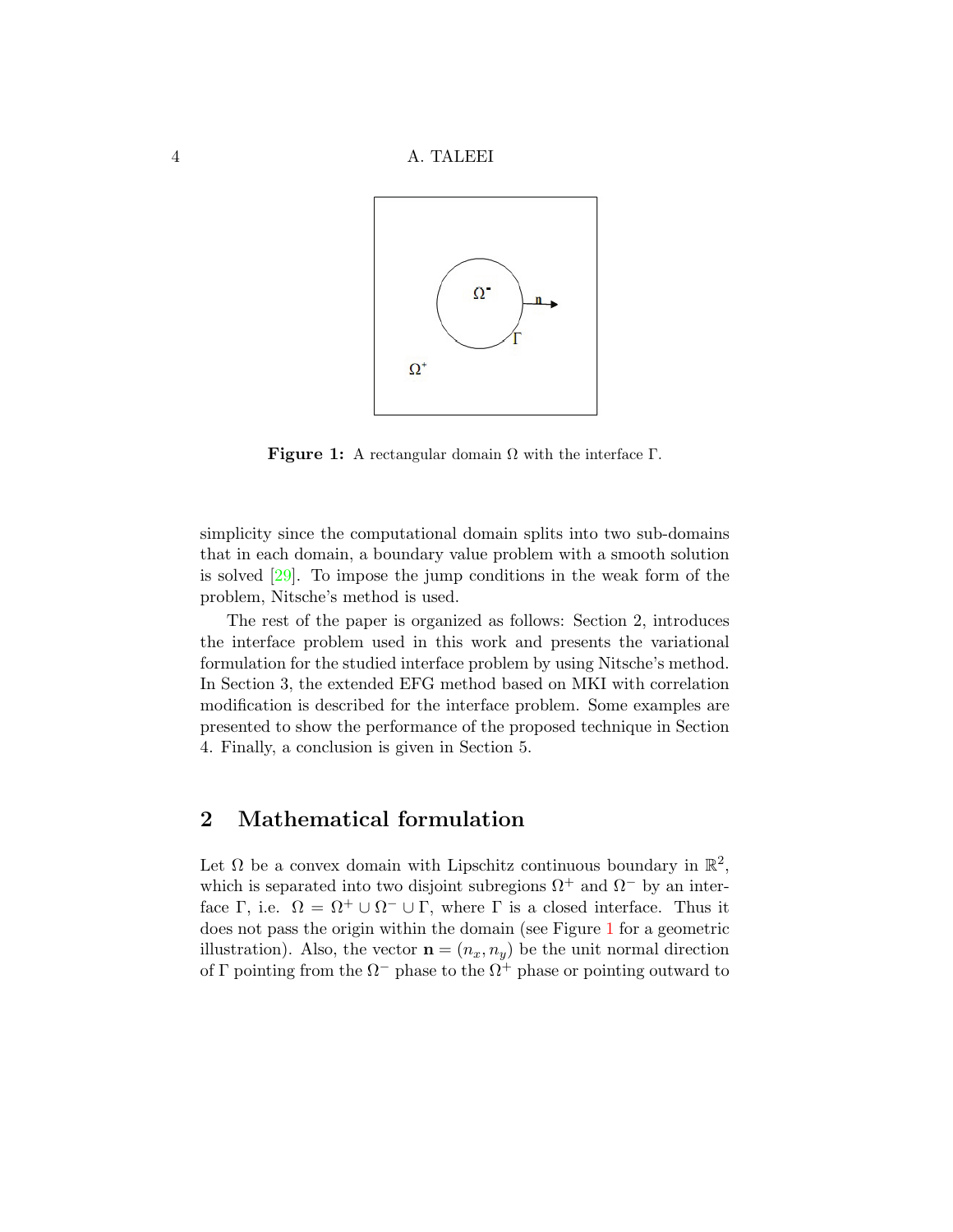the boundary. Consider the two-dimensional elliptic equation as follows

<span id="page-4-0"></span>
$$
-\nabla \cdot (\kappa \nabla u) + \beta u = f, \quad in \ \Omega^+ \cup \Omega^-, \tag{1}
$$

with the boundary conditions:

$$
u(\mathbf{x}) = g_D(\mathbf{x}), \quad on \ \partial \Omega_D,\tag{2}
$$

$$
\kappa \nabla u(\mathbf{x}).\mathbf{n} = g_N(\mathbf{x}), \quad on \ \partial \Omega_N,
$$
\n(3)

and the jump conditions on the interface Γ:

$$
[u]_{\Gamma}(\mathbf{x}) \equiv u^{+}(\mathbf{x}) - u^{-}(\mathbf{x}) = g_1(\mathbf{x}), \qquad on \Gamma,
$$
 (4)

<span id="page-4-1"></span>
$$
[\kappa \frac{\partial u}{\partial \mathbf{n}}]_{\Gamma}(\mathbf{x}) \equiv \kappa^+ \frac{\partial u^+}{\partial \mathbf{n}}(\mathbf{x}) - \kappa^- \frac{\partial u^-}{\partial \mathbf{n}}(\mathbf{x}) = g_2(\mathbf{x}), \quad on \quad \Gamma. \tag{5}
$$

The coefficients  $\kappa$ ,  $\beta$ , and the source term f may be discontinuous across the interface  $\Gamma$ . It should be noted that  $u^+$  and  $u^-$  are used to denote the limiting values of the field  $u$  as the interface is approached from either  $\Omega^+$  or  $\Omega^-$ , respectively. The weak form of the interface boundary value problem  $(1)-(5)$  $(1)-(5)$  is:

<span id="page-4-3"></span><span id="page-4-2"></span>Find  $u \in \mathcal{U}$  such that  $a(u, v) = l(v) \quad \forall v \in \mathcal{V}$ ,

$$
a(u,v) = \int_{\Omega} (\kappa \nabla u \cdot \nabla v + \beta uv) d\Omega + \int_{\Gamma} (-\{\kappa \nabla u \cdot \mathbf{n}\}[v]_{\Gamma} - [u]_{\Gamma} {\{\kappa \nabla v \cdot \mathbf{n}\}} + \alpha [u]_{\Gamma}[v]_{\Gamma}) ds, \quad (6)
$$

$$
l(v) = \int_{\Omega} fv d\Omega + \int_{\partial\Omega_N} g_N v ds + \int_{\Gamma} (\alpha g_1[v]_{\Gamma} - g_1\{\kappa \nabla v \cdot \mathbf{n}\} + g_2\{v\}) ds. \tag{7}
$$

 $\mathcal{U} = \{u | u \in H^1(\Omega^+ \cup \Omega^-), u = g_D(\mathbf{x}) \text{ on } \partial \Omega_D\} \text{ and } \mathcal{V} = \{v | v \in H^1(\Omega^+ \cup \Omega^-), u = g_D(\mathbf{x}) \text{ on } \partial \Omega_D\}$  $\Omega^{-}$ ),  $v = 0$  on  $\partial \Omega_{D}$ } are the trial and test spaces, respectively. Here,  $\{.\}$  denotes the average quantity on the interface  $\Gamma$  such that  $\{u\} =$ 1  $\frac{1}{2}(u^{+}+u^{-}).$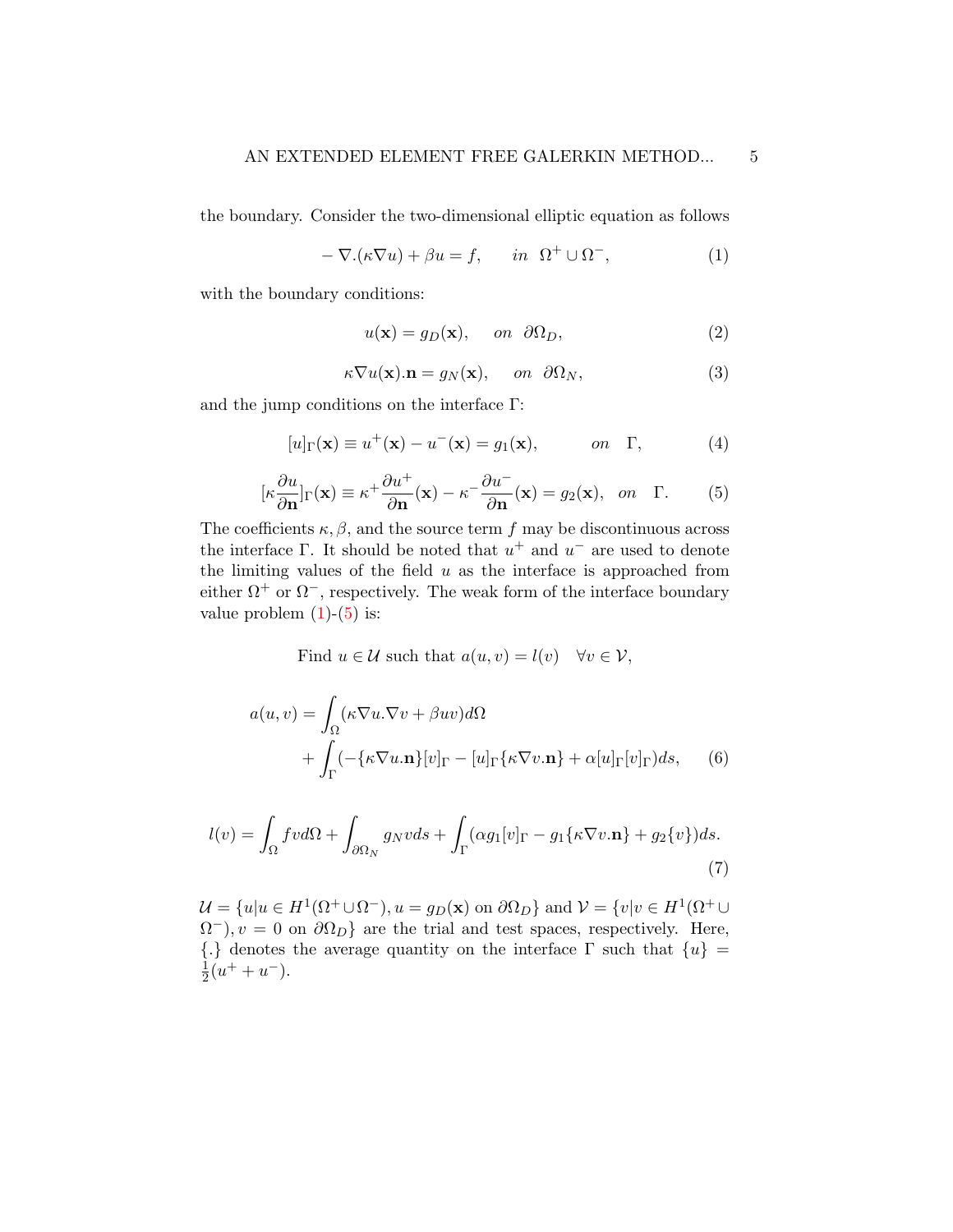# 3 Numerical method

Since the MKI as the trial and test functions are chosen in the global weak form of the model, a brief review of this method is given, firstly. To modify the approximation near the interface, the modification of correlation function is applied, therefore the visibility criterion technique is introduced [\[6\]](#page-12-1). At last, a system of discretized equations corresponding to the studied boundary value problem is obtained.

# 3.1 MKI scheme

The MKI scheme is generally considered to be one of the schemes to approximate data with reasonable accuracy. Here we give a summary of the MK interpolation. For more details of the MKI, see  $[31]$ . Consider a set of nodes scattered in a domain  $\Omega$  and  $\mathbf{x}_i$  be the coordinates of node *i*. Let the local approximation  $u^h(\mathbf{x})$  of  $u(\mathbf{x})$  in a small neighbourhood  $\Omega_{\mathbf{x}}$  of  $\mathbf{x}$  be as follows

<span id="page-5-0"></span>
$$
u^{h}(\mathbf{x}) = \mathbf{\Phi}(\mathbf{x})\mathbf{u}, \quad \mathbf{x} \in \Omega_{\mathbf{x}},
$$
\n(8)

where  $\mathbf{\Phi}(\mathbf{x}) = [\phi_1(\mathbf{x}), ..., \phi_n(\mathbf{x})]$ , and  $\mathbf{u} = [u_1, u_2, ..., u_n]^T$  is a vector of nodal variables. The shape function  $\Phi(\mathbf{x})$  of MKI is defined as [\[15\]](#page-13-4)

<span id="page-5-1"></span>
$$
\Phi(\mathbf{x}) = \mathbf{p}(\mathbf{x})\mathcal{A} + \mathbf{r}(\mathbf{x})\mathcal{B},\tag{9}
$$

where  $\mathbf{p}(\mathbf{x}) = [p_1(\mathbf{x}), p_2(\mathbf{x}), ..., p_m(\mathbf{x})], p_j(\mathbf{x})$  (j=1,2,...,m) are monomial basis functions, m is the number of terms of the basis.  $r(x)$  is the vector of correlation function between point  $x$  and the given local nodes which are located inside the supporting domain of x,

$$
\mathbf{r}(\mathbf{x}) = [\rho(\mathbf{x}, \mathbf{x}_1), \rho(\mathbf{x}, \mathbf{x}_2), ..., \rho(\mathbf{x}, \mathbf{x}_n)].
$$

The matrices  $A$  and  $B$  are the following forms

$$
A = (\mathcal{P}^T \mathcal{R}^{-1} \mathcal{P})^{-1} \mathcal{P}^T \mathcal{R}^{-1},
$$

$$
B = \mathcal{R}^{-1} (I - \mathcal{P} \mathcal{A}),
$$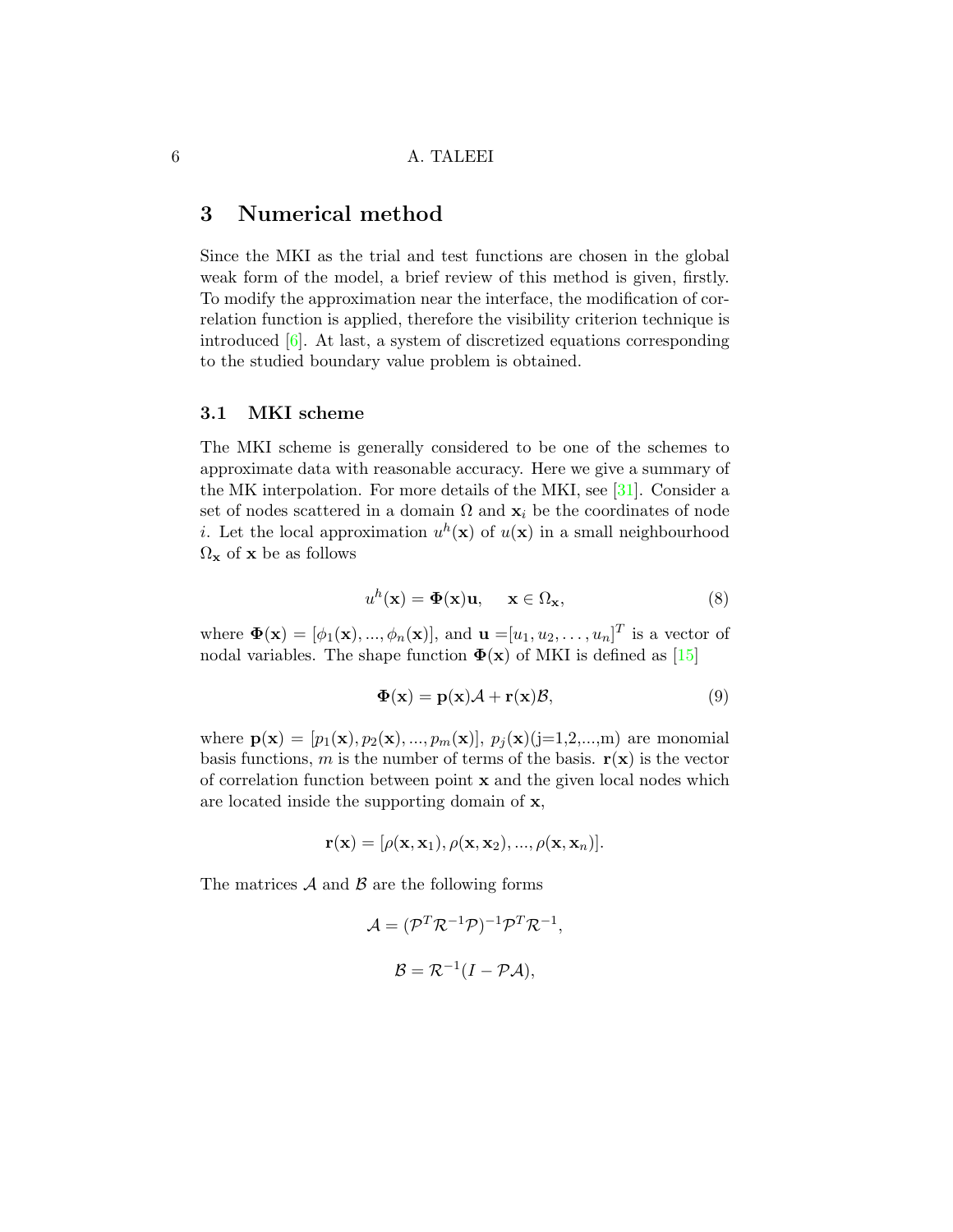where  $P$  is the  $n \times m$  matrix that has the polynomial basis function values at the given nodes

$$
\mathcal{P} = \begin{bmatrix} p_1(\mathbf{x}_1) & \dots & p_m(\mathbf{x}_1) \\ p_1(\mathbf{x}_2) & \dots & p_m(\mathbf{x}_2) \\ \dots & \dots & \vdots \\ p_1(\mathbf{x}_n) & \dots & p_m(\mathbf{x}_n) \end{bmatrix},
$$

and  $R$  is the  $n \times n$  symmetric correlation matrix as follows

$$
\mathcal{R} = \begin{bmatrix} \rho(\mathbf{x}_1, \mathbf{x}_1) & \dots & \rho(\mathbf{x}_1, \mathbf{x}_n) \\ \rho(\mathbf{x}_2, \mathbf{x}_1) & \dots & \rho(\mathbf{x}_2, \mathbf{x}_n) \\ \dots & \dots & \vdots \\ \rho(\mathbf{x}_n, \mathbf{x}_1) & \dots & \rho(\mathbf{x}_n, \mathbf{x}_n) \end{bmatrix}.
$$

Many functions can be used as a correlation function  $[15, 31]$  $[15, 31]$  $[15, 31]$ . In this paper, the cubic spline function is used as the correlation function  $\rho(\mathbf{x}_i, \mathbf{x}_j)$ ,

$$
\rho(\mathbf{x}_i, \mathbf{x}_j) = \begin{cases} \frac{2}{3} - 4r_{ij}^2 + 4r_{ij}^3, & r_{ij} \le \frac{1}{2}, \\ \frac{4}{3} - 4r_{ij} + 4r_{ij}^2 - \frac{4}{3}r_{ij}^3, & \frac{1}{2} < r_{ij} \le \frac{1}{2}, \\ 0, & r_{ij} > 1, \end{cases}
$$

where  $r_{ij} = \frac{||\mathbf{x}_i - \mathbf{x}_j||}{\delta_i}$  $\frac{-\mathbf{x}_{j||}}{\delta_i}$  and  $\delta_i$  is the support size of node *i*. It should be noted that the shape function of the MKI possesses the Kronecker delta function property. This property enables meshless methods to impose the Dirichlet boundary condition directly.

The first-order partial derivatives of  $u^h(\mathbf{x})$  with respect to  $\mathbf{x} = (x, y)$ can be easily obtained from  $(8)-(9)$  $(8)-(9)$  as

$$
u_{,k}^{h}(\mathbf{x}) = \mathbf{\Phi}_{,k}(\mathbf{x})\mathbf{u},
$$
  

$$
\mathbf{\Phi}_{,k}(\mathbf{x}) = \mathbf{p}_{,k}(\mathbf{x})\mathcal{A} + \mathbf{r}_{,k}(\mathbf{x})\mathcal{B},
$$

where (.), $_k$  denotes  $\partial(.)/\partial x$  or  $\partial(.)/\partial y$ .

## 3.2 Modification of correlation function

Consider a domain with two different materials separated by the interface  $\Gamma$  that splits all nodes into two sets:  $\Lambda^+$  and  $\Lambda^-$ , where  $\Lambda^+$  ( $\Lambda^-$ ) contains all the indexes of nodes that belong exclusively to region  $\bar{\Omega}^+$  ( $\bar{\Omega}^-$ ).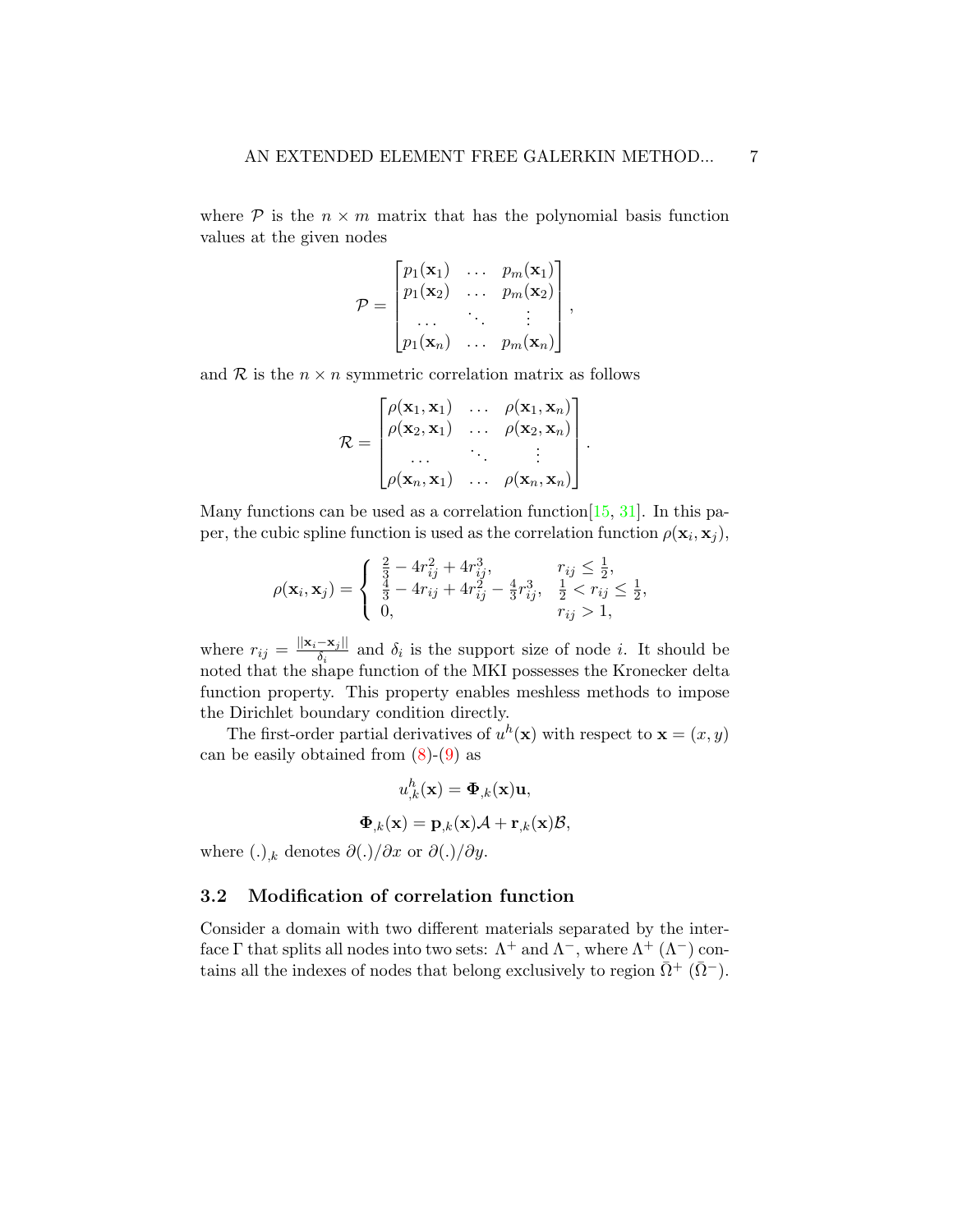For the modification of the correlation function, the following procedure is considered:

$$
\rho^{\pm}(\mathbf{x}_i, \mathbf{x}_j) = \begin{cases} \rho(\mathbf{x}_i, \mathbf{x}_j), & i, j \in \Lambda^{\pm}, \\ 0, & \text{otherwise.} \end{cases}
$$

Using the modification of correlation function, the approximation  $u^h$  to the  $u$  is then given by

$$
u^h(\mathbf{x}) = u^{h\pm}(\mathbf{x}), \quad \mathbf{x} \in \bar{\Omega}^{\pm},
$$

where

$$
u^{h+}(\mathbf{x}) = \sum_{i \in \Lambda^+} \phi_i^+(\mathbf{x}) u_i^+,
$$
  

$$
u^{h-}(\mathbf{x}) = \sum_{i \in \Lambda^-} \phi_i^-(\mathbf{x}) u_i^-.
$$

# 3.3 Derivation of the discretized equations

Now, we will seek a discrete solution  $u^h$  in the finite-dimensional space  $\mathcal{U}^h$  such that

$$
a(u^h, v^h) = l(v^h), \quad \forall v^h \in \mathcal{V}^h,
$$

where  $\mathcal{U}^h \subset \mathcal{U}$  and  $\mathcal{V}^h \subset \mathcal{V}$ . Substituting MKI shape function for trial and test functions into  $(6)-(7)$  $(6)-(7)$ , a linear algebraic system is obtained that can be written in the form:

$$
\begin{bmatrix} A^- & B \\ B^T & A^+ \end{bmatrix} \begin{bmatrix} \mathbf{u}^- \\ \mathbf{u}^+ \end{bmatrix} = \begin{bmatrix} \mathbf{f}^- \\ \mathbf{f}^+ \end{bmatrix},
$$

where

$$
A_{ij}^{\pm} = \int_{\Omega^{\pm}} (\kappa^{\pm} \nabla \phi_j^{\pm} \cdot \nabla \phi_i^{\pm} + \beta^{\pm} \phi_j^{\pm} \phi_i^{\pm}) d\Omega
$$
  
\n
$$
\pm \frac{1}{2} \int_{\Gamma} (-\kappa^{\pm} \nabla \phi_j^{\pm} \cdot \mathbf{n} \phi_i^{\pm} - \phi_j^{\pm} \kappa^{\pm} \nabla \phi_i^{\pm} \cdot \mathbf{n} + 2\alpha \phi_j^{\pm} \phi_j^{\pm}) ds,
$$
  
\n
$$
B_{ij} = \frac{1}{2} \int_{\Gamma} (\phi_i^{\pm} \kappa^{\mp} \nabla \phi_j^{\mp} \cdot \mathbf{n} + \kappa^{\mp} \nabla \phi_i^{\pm} \cdot \mathbf{n} \phi_j^{\mp} - 2\alpha \phi_i^{\pm} \phi_j^{\mp}) ds,
$$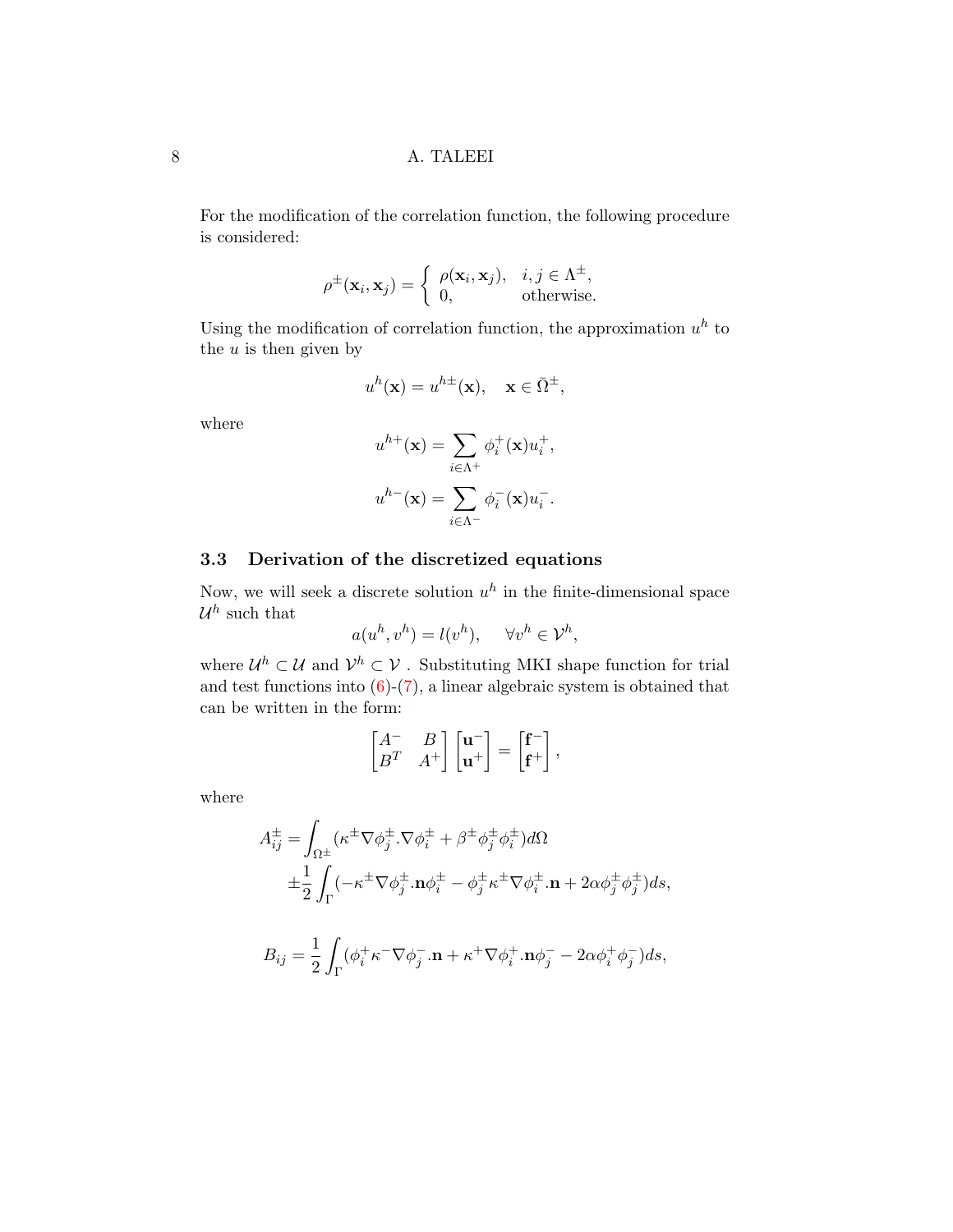$$
f_i^{\pm} = \int_{\Omega^{\pm}} f^{\pm} \phi_i^{\pm} d\Omega + \int_{\partial \Omega_N} g_N \phi_i^{\pm} ds
$$
  
+ 
$$
\frac{1}{2} \int_{\Gamma} (\pm 2\alpha \phi_i^{\pm} g_1 - \kappa^{\pm} \nabla \phi_i^{\pm} . \mathbf{n} g_1 + \phi_i^{\pm} g_2) ds,
$$

$$
\mathbf{u}^{\pm} = [u_1^{\pm}, u_2^{\pm}, ..., u_{N_{\Lambda^{\pm}}}^{\pm}]^T.
$$

# 4 Numerical results

In this section, some numerical results are presented to demonstrate the efficiency and accuracy of the proposed method. The numerical errors of computations are measured in two discrete norms  $L_{\infty}$  and  $L_2$ . For all test examples, the computational domain  $\Omega$  is the square  $(x, y) \in [-1, 1] \times [-1, 1]$  and the interface  $\Gamma$  is represented by a circle with center at the origin and radius  $r_0 = \frac{1}{2}$  $\frac{1}{2}$ . To construct nodal distribution for studied geometry with both uniformly and nonuniformly distributed, the strategy expressed in  $[28]$  is intended. In this work, h is the distance between points in the domain  $\Omega$  where the solution is approximated in a uniformly distributed mesh. The integration of the global weak form is carried out numerically by a Gaussian quadrature [\[4,](#page-12-8) [10,](#page-12-9) [22\]](#page-14-8). The shifted and scaled quadratic polynomial basis functions are used to stabilize the MKI scheme [\[31\]](#page-15-4) where a quadratic polynomial basis is considered. In the first four examples, the Dirichlet boundary condition is considered as a boundary condition while in the last example, the mixed boundary condition will be studied. In all of the studied examples, the Dirichlet boundary condition and the jump conditions are computed according to the given exact solution.

**Example 1.** As the first example, the Laplace equation  $\nabla^2 u(x, y) = 0$ is considered. This equation is solved with the nonhomogeneous jump in the solution and its flux across the interface. The exact solution is given

$$
(u^+(x,y), u^-(x,y)) = (0, \exp(x)\cos(y)).
$$

Table 1 shows the obtained error by the proposed technique. The numerical error in terms of  $L_{\infty}$ -norm and  $L_2$ -norm is represented.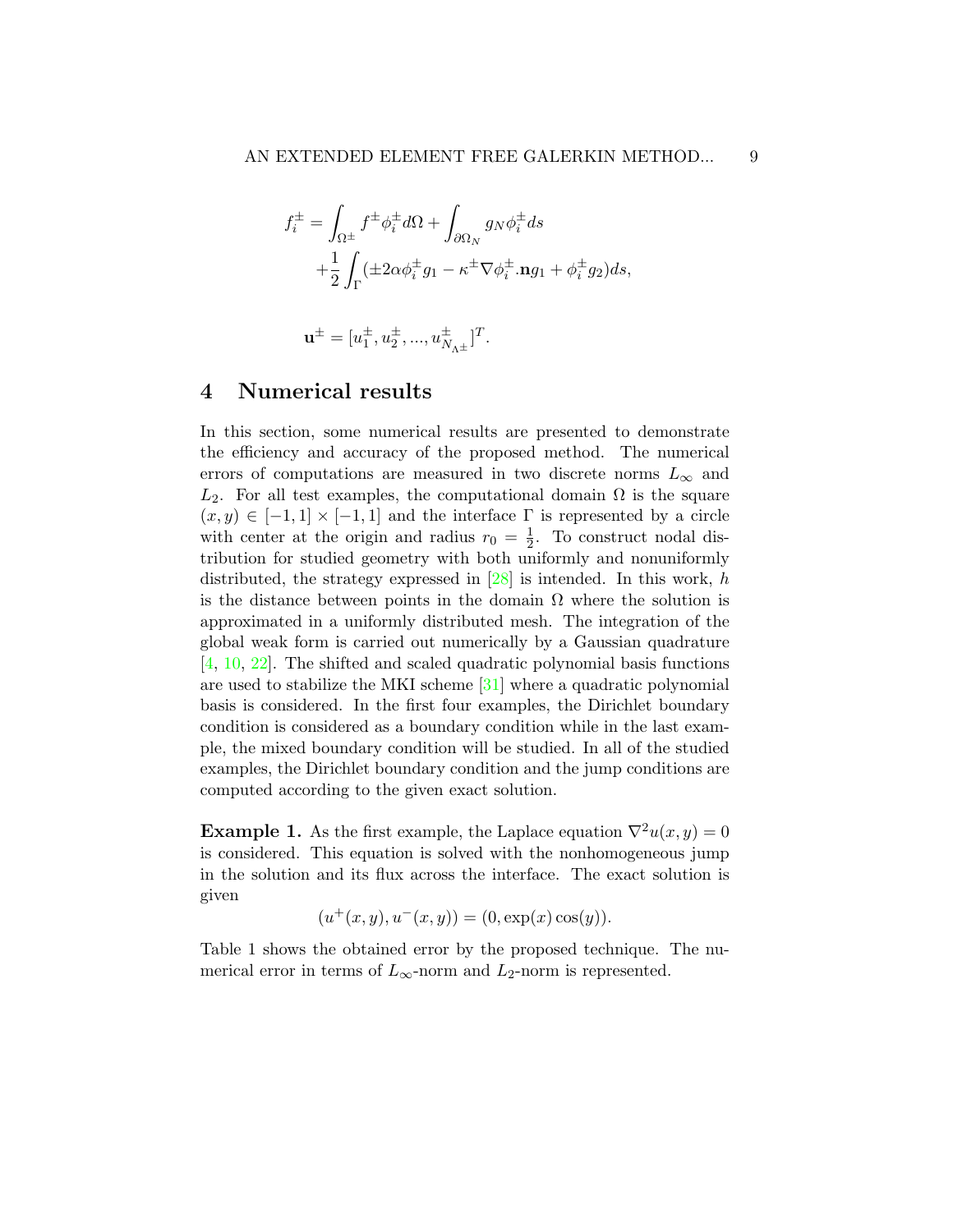Table 1: The values of error in Example 1.

|                    | 0.2       | 0.1       | 0.05      | 0.025     | 0.0125      |
|--------------------|-----------|-----------|-----------|-----------|-------------|
| $L_{\infty}$ -norm | $6.31e-3$ | $1.57e-3$ | 4.78e-4   | $1.52e-4$ | $5.10e - 5$ |
| $L_2$ - norm       | $3.15e-3$ | $9.34e-4$ | $3.91e-4$ | $9.25e-5$ | $3.93e-5$   |

Example 2. In this example, the Poisson interface problem is studied with the homogeneous jump in the solution and its flux across the interface. The equation  $\nabla \cdot (\kappa \nabla u(x, y)) = 9\sqrt{x^2 + y^2}$  is considered with the discontinuous coefficient  $\kappa$ . The exact solution is

$$
(u^+(x,y), u^-(x,y)) = \left(\frac{(x^2+y^2)^{3/2}}{\kappa^+} + \frac{1}{8}\left(\frac{1}{\kappa^-} - \frac{1}{\kappa^+}\right), \frac{(x^2+y^2)^{3/2}}{\kappa^-}\right).
$$

Table 2 reports the behavior of the approximation error with large jump in the  $\kappa$  coefficient. The numerical errors in terms of  $L_2$ -norm and  $L_{\infty}$ norm are collected for  $(\kappa^+, \kappa^-) = (1000, 1)$ . Also, the numerical results using the proposed method have been compared with the obtained results in [\[18\]](#page-13-3).

Table 2: The values of error in Example 2.

|                          | 0.2       | 0.1       | 0.05      | 0.025     | 0.0125      |
|--------------------------|-----------|-----------|-----------|-----------|-------------|
| $L_{\infty}$ -norm       | $3.12e-3$ | $9.61e-4$ | $5.31e-4$ | $1.91e-4$ | $6.42e-5$   |
| $L_2$ - norm             | $2.72e-3$ | 7.81e-4   | $2.63e-4$ | $7.19e-5$ | $2.60e - 5$ |
| $L_{\infty}$ - norm [18] | 3.71e-3   | 2.77e-3   | 1.71e-3   | $1.09e-3$ | $4.68e-4$   |
| $L_2$ - norm [18]        | $2.03e-3$ | $9.58e-4$ | $3.95e-4$ | $1.26e-4$ | $3.68e-5$   |

Example 3. To study the Poisson interface problem with a nonhomogenous jump in the solution and its flux across the interface, this example is considered. Consider  $\nabla \cdot (\kappa \nabla u(x, y)) = f(x, y)$ , where  $\kappa$  and f are discontinuous across the interface. The exact solution to the equation, the coefficient  $\kappa$ , and the source term f of the equation are given as follow

$$
(u^+(x,y), u^-(x,y)) = \left(\frac{1}{4}\left(1 - \frac{1}{80} - \frac{1}{10}\right) + \left(\frac{(x^2 + y^2)^2}{2} + x^2 + y^2\right)\right)/10, x^2 + y^2 - 1),
$$
  

$$
(\kappa^+, \kappa^-) = (10, 2), \quad (f^+(x,y), f^-(x,y)) = (8(x^2 + y^2) + 4, 8).
$$

In Table 3, the refinement of the proposed method at different values of mesh sizes is observed.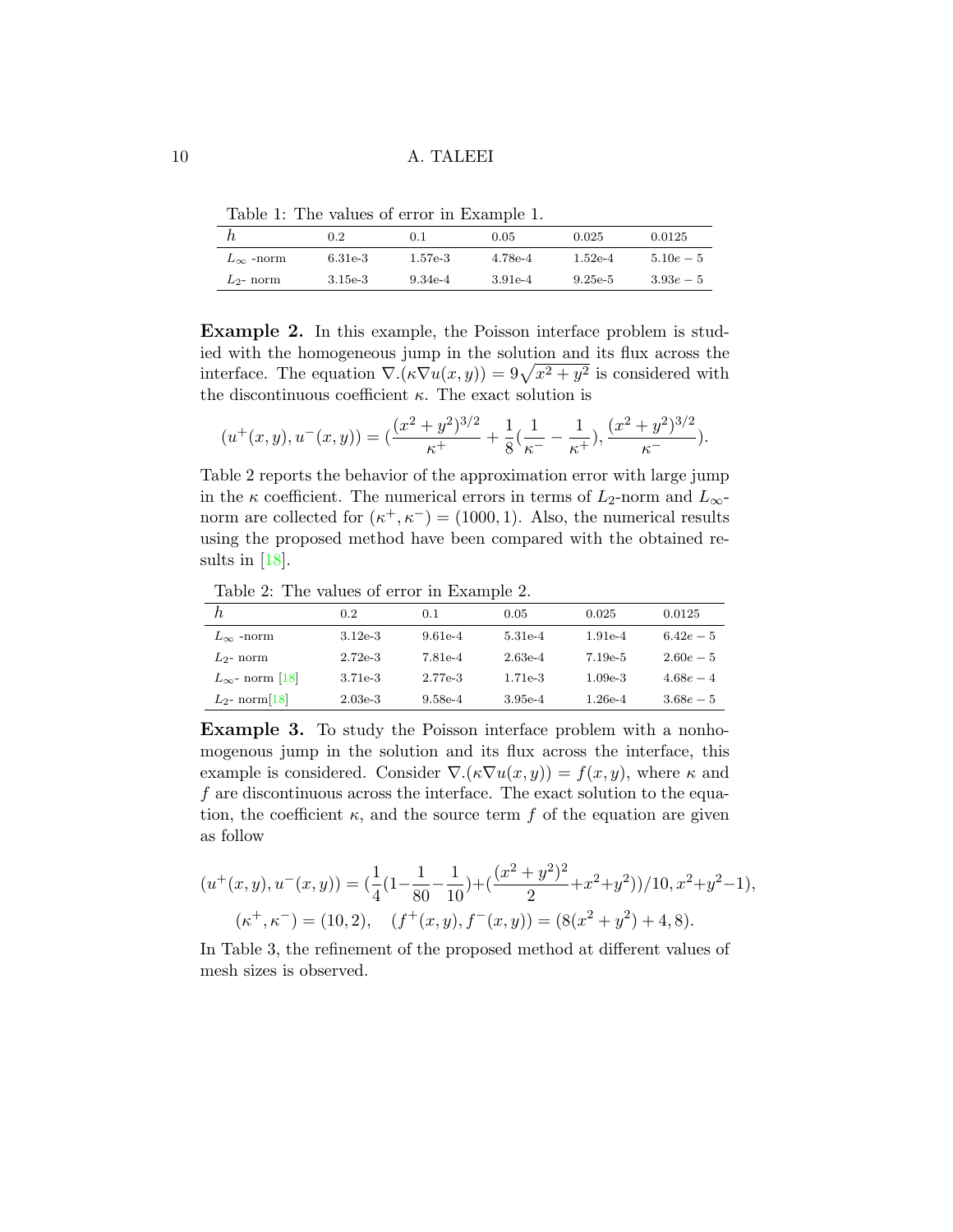Table 3: The values of error in Example 3.

|                    | $0.2\,$   | 0.1       | 0.05      | 0.025     | 0.0125      |
|--------------------|-----------|-----------|-----------|-----------|-------------|
| $L_{\infty}$ -norm | $6.31e-3$ | $1.67e-3$ | $5.01e-4$ | $1.28e-4$ | $6.27e-5$   |
| $L_2$ - norm       | $1.92e-3$ | $6.29e-4$ | 1.64e-4   | $4.52e-5$ | $1.14e - 5$ |

Example 4. In this example, the behavior of the proposed method for the Helmholtz equation with discontinuous coefficients  $\kappa$  and  $\beta$  is studied. Consider  $\nabla \cdot (\kappa \nabla u(x, y)) + \beta u(x, y) = f(x, y)$ , where the discontinuous coefficients  $\kappa$  and  $\beta$  are

$$
(\kappa^+, \kappa^-) = (10, 1), \qquad (\beta^+, \beta^-) = (40, 4).
$$

The exact solution to the equation is as follows

$$
(u^+(x,y), u^-(x,y)) = (\sin(2x)\cos(2y), x^2 + y^2).
$$

The values of error are reported in Table 4. Also, the achieved errors are compared with the obtained numerical results in [\[18\]](#page-13-3).

Table 4: The values of error in Example 4.

|                          | 0.2       | 0.1       | 0.05      | 0.025     | 0.0125      |
|--------------------------|-----------|-----------|-----------|-----------|-------------|
| $L_{\infty}$ -norm       | $9.06e-2$ | $1.22e-2$ | 8.65e-3   | 8.54e-3   | $2.13e - 3$ |
| $L_{2}$ - norm           | $7.59e-2$ | $9.01e-3$ | $5.19e-3$ | $1.33e-3$ | $1.87e - 3$ |
| $L_{\infty}$ - norm [18] | $1.27e-1$ | $4.74e-2$ | $5.04e-2$ | $5.50e-3$ | $3.80e - 3$ |
| $L_2$ - norm [18]        | $9.63e-2$ | 5.61e-2   | $1.49e-2$ | $2.40e-3$ | $1.50e - 3$ |

**Example 5.** Consider the Poisson interface problem  $\nabla$ . $(\kappa \nabla u(x, y))$  =  $f(x, y)$  where the  $\kappa$  coefficient and term source f are chosen to be

$$
(\kappa^+, \kappa^-) = (1, 2), \quad (f^+, f^-) = (4, -4\sin(x)\sin(y)).
$$

The exact solution is

$$
(u^+, u^-) = (x^2 + y^2, \sin(x)\sin(y)).
$$

The boundary conditions are considered as follows

$$
\frac{\partial u}{\partial x}(-1, y) = -2, \quad y \in [-1, 1],
$$
  

$$
\frac{\partial u}{\partial y}(x, -1) = -2, \quad x \in [-1, 1],
$$
  

$$
u(1, y) = 1 + y^2, \quad y \in [-1, 1],
$$
  

$$
u(x, 1) = 1 + x^2, \quad x \in [-1, 1].
$$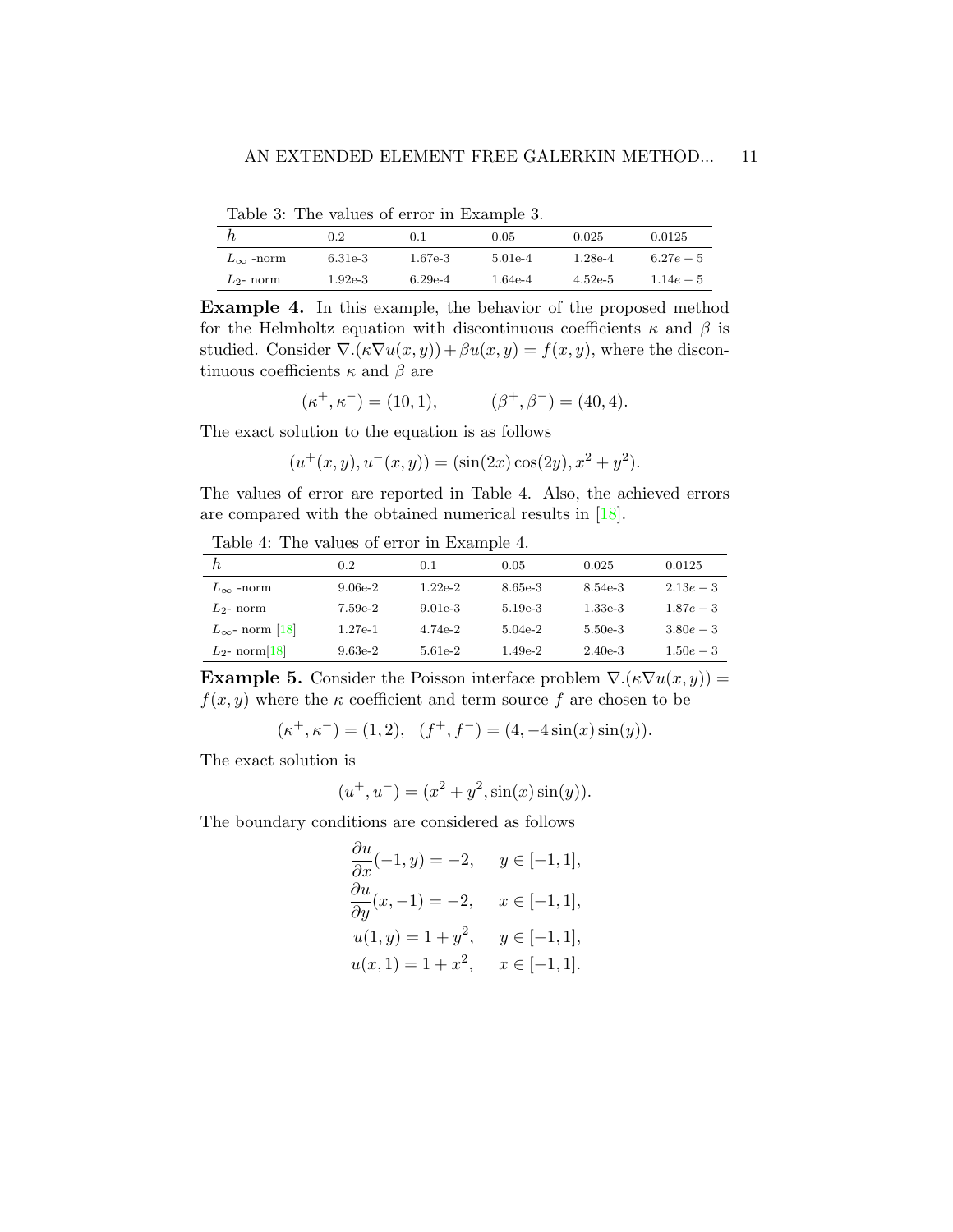In this example, the interface problem is solved with regularly and irregularly distributed nodes. Table 5 presents the achieved errors of both node distributions.

Table 5: The values of error in Example 5.

| $(N_{\Lambda^+}, N_{\Lambda^-})$ | (425, 132) | (1393, 389) | (5473, 1433) | (21219, 5411) |
|----------------------------------|------------|-------------|--------------|---------------|
| $L_{\infty}$ – norm {regular}    | 6.15e-2    | 2.17e-2     | 9.77e-3      | $6.02e-3$     |
| $L_{\infty}$ – norm {irregular}  | $9.13e-2$  | 5.49e-2     | 2.37e-2      | 8.73e-3       |

# 5 Conclusion

In this work, an efficient element free Galerkin scheme was proposed for solving the second-order elliptic interface problems with homogeneous and nonhomogeneous jump conditions. In the proposed method, the shape functions were built by the moving kriging interpolation scheme which has the Kronecker delta property. Therefore, the Dirichlet boundary condition was imposed directly and easily. The modification of the correlation function was used in a very simple and effective way of creating the appropriate discontinuous shape functions. To weakly enforce the jump condition, a variational consistent Nitsche type method was used. In all five studied examples, the numerical results showed the efficiency and accuracy of the proposed method for the studied elliptic interface problems.

# References

- <span id="page-11-1"></span>[1] M. Ahmad, S.U. Islam and E. Larsson, Local meshless methods for second order elliptic interface problems with sharp corners, *Journal* of Computational Physics, 416 (2020) 109500.
- <span id="page-11-0"></span>[2] N. R. Aluru and G. Li, Finite cloud method: a true meshless technique based on a fixed reproducing kernel approximation, International Journal for Numerical Methods in Engineering, 50 (2001), 2373-2410.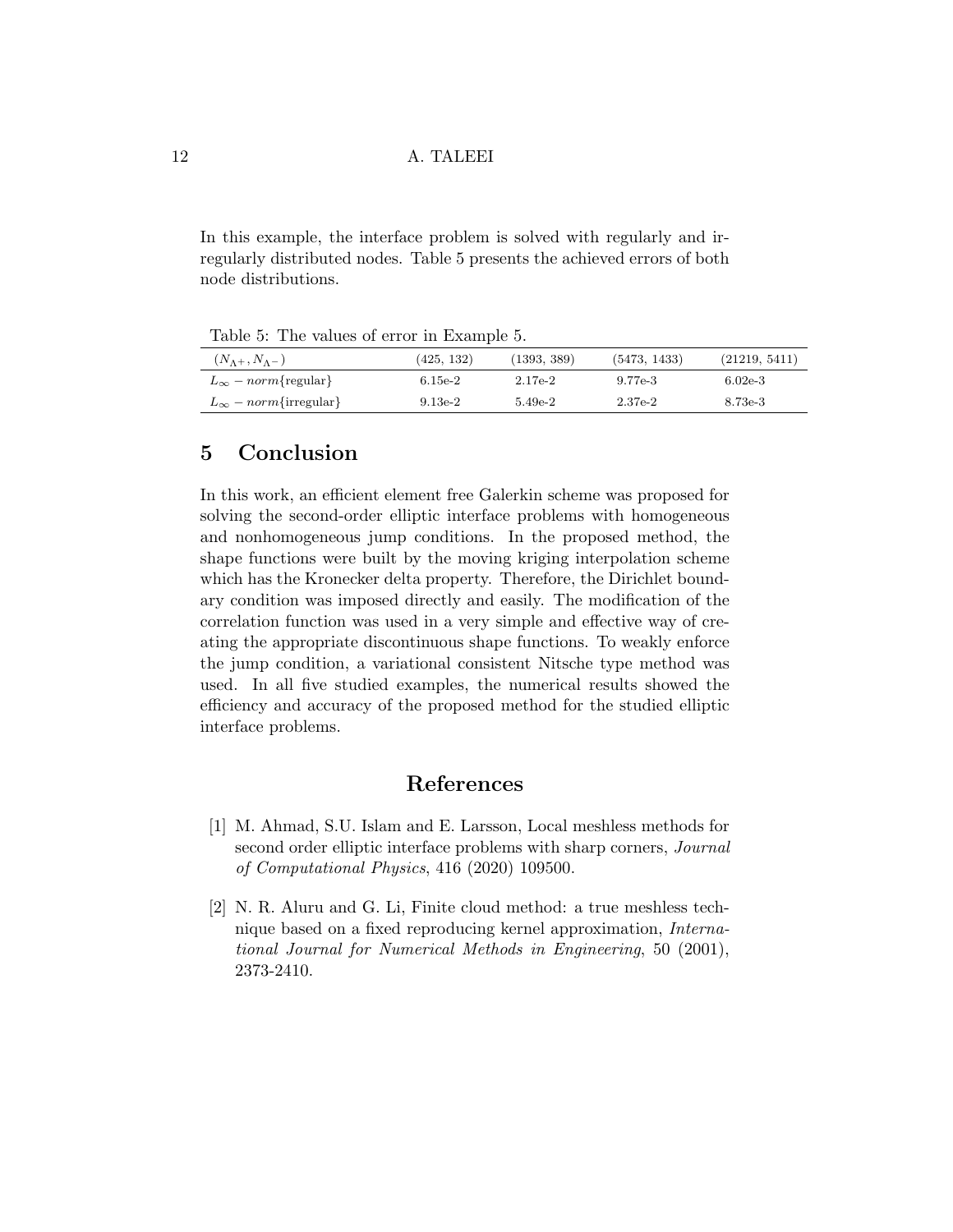- <span id="page-12-0"></span>[3] S.N. Atluri and T. Zhu, A new meshless local Petrov-Galerkin (MLPG) apprach in computational mechanics, Computational Mechanics, 22 (1998), 117-127.
- <span id="page-12-8"></span>[4] I. Babuska, U. Banerjee, J. E. Osborn, Q. Zhang, Effect of numerical integration on meshless methods, Computer Methods in Applied Mechanics and Engineering , 198 (2009), 2886-2897.
- <span id="page-12-6"></span>[5] T. Belytschko and M. Fleming, Smoothing, enrichment and contact in the element-free Galerkin method, Computers & Structures, 71 (1999), 173-195.
- <span id="page-12-1"></span>[6] T. Belytschko, Y. Lu and L. Gu, Element free Galerkin methods, International Journal for Numerical Methods in Engineering, 37 (1994), 229-256.
- <span id="page-12-3"></span>[7] L.W. Cordes and B. Moran, Treatment of material discontinuity in the element-free Galerkin method, Computer Methods in Applied Mechanics and Engineering, 139 (1996), 75-89.
- <span id="page-12-2"></span>[8] M. Dehghan and M. Abbaszadeh, Interpolating stabilized moving least squares (MLS) approximation for 2D elliptic interface problems, Computer Methods in Applied Mechanics and Engineering, 328 (2018), 775-803.
- <span id="page-12-5"></span>[9] M. Dehghan and M. Abbaszadeh, Two meshless procedures:moving Kriging interpolation and element-free Galerkin for fractional PDEs, Applicable Analysis, 96 (2017), 936-969.
- <span id="page-12-9"></span>[10] M. Dehghan, M.R. Eslahchi, Best uniform polynomial approximation of some rational functions, Computers and Mathematics with Applications, 59 (2010) 382-390.
- <span id="page-12-4"></span>[11] J. Dolbow and T. Belytschko, An introduction to programming the meshless element free Galerkin method,Archives of Computational Methods in Engineering, 5 (1998), 207-241.
- <span id="page-12-7"></span>[12] J. Dolbow and I. Harari, An efficient finite element method for embedded interface problems, International Journal for Numerical Methods in Engineering, 78 (2009), 229-252.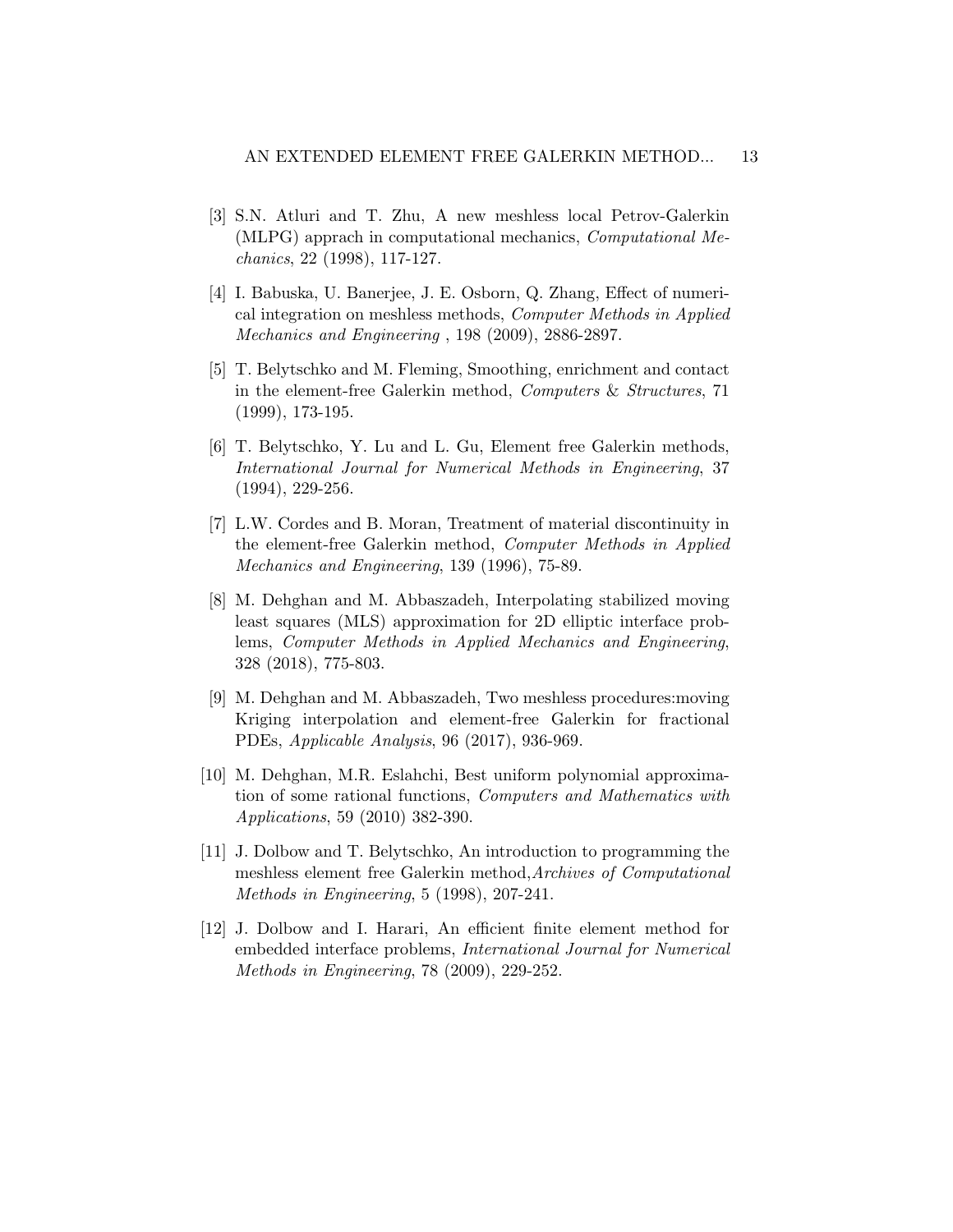- <span id="page-13-6"></span>[13] T.P. Fries, T. Belytschko, The extended/generalized finite element method: An overview of the method and its applications, International Journal for Numerical Methods in Engineering, 84 (2010), 253-304.
- <span id="page-13-2"></span>[14] F. Gholampour, E. Hesameddini and A.Taleei, A global RBF-QR collocation technique for solving two-dimensional elliptic problems involving arbitrary interface, Engineering with Computers, (2020). https://doi.org/10.1007/s00366-020-01013-y.
- <span id="page-13-4"></span>[15] L. Gu, Moving kriging interpolation and element-free Galerkin method, International Journal for Numerical Methods in Engineering, 56 (2003), 1-11.
- <span id="page-13-7"></span>[16] A. Hansbo and P. Hansbo, An unfitted finite element method, based on Nitsche's method, for elliptic interface problems, Computer Methods in Applied Mechanics and Engineering, 191 (2002), 5537-5552.
- [17] S.U. Islam and M. Ahmad Meshless analysis of elliptic interface boundary value problems, Engineering Analysis with Boundary Elements, 92 (2018), 38-49.
- <span id="page-13-3"></span>[18] Z. Jannesari and M. Tatari, Element free Galerkin method to the interface problems with application in electrostatic, International Journal of Numerical Modelling: Electronic Networks, Devices and Fields, 29 (2016), 1089-1105.
- <span id="page-13-5"></span>[19] P. Krysl and T. Belytschko, Element-free Galerkin: convergence of the continuous and discontinuous shape functions, Computer Methods in Applied Mechanics and Engineering, 148 (1997), 257-277.
- <span id="page-13-0"></span>[20] X. Li and H. Dong, Error analysis of the meshless finite point method, Applied Mathematics and Computation, 382 (2020), 125326.
- <span id="page-13-1"></span>[21] Z. Li and K. Ito, The Immersed Interface Method: Numerical Solutions of PDEs Involving Interfaces and Irregular Domains, SIAM Frontier in Applied Mathematics (2006).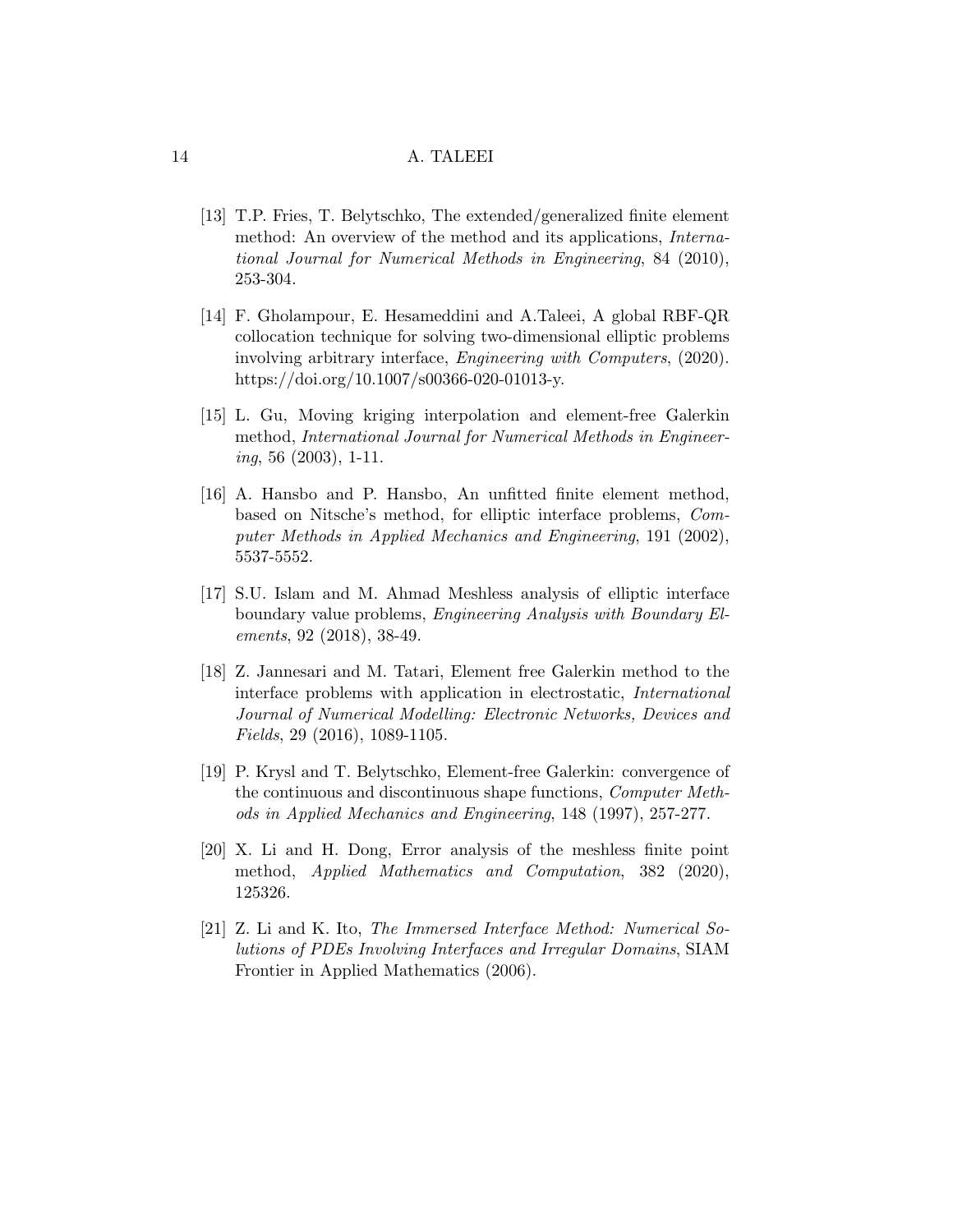- <span id="page-14-8"></span>[22] M. Masjed-Jamei, M.R. Eslahchi, M. Dehghan, On numerical improvement of Gauss-Radau quadrature rules, Applied Mathematics and Computation, 168 (2005), 51-64.
- <span id="page-14-7"></span>[23] Y. Mukherjee and S. Mukherjee, On boundary conditions in the element-free Galerkin method, Computational Mechanics, 19 (1997), 264-270.
- <span id="page-14-0"></span>[24] V.P. Nguyen, T. Rabczuk, S. Bordas and M. Duflot, Meshless methods: A review and computer implementation aspects, Mathematics and Computers in Simulation, 79 (2008), 763-813.
- <span id="page-14-6"></span>[25] S. Samimi and A. Pak, A novell three-dimensional element free Galerkin (EFG) code for simulating two-phase fluid flow in porous materials, Engineering Analysis with Boundary Elements, 39 (2014), 53-63.
- <span id="page-14-1"></span>[26] R. Salehi and M. Dehghan, A generalized moving least square reproducing kernel method, Journal of Computational and Applied Mathematics, 249 (2013), 120-132.
- <span id="page-14-5"></span>[27] G. R. Rohit, J. M. Prajapati and V. B. Patel, Coupling of Finite Element and Meshfree Method for Structure Mechanics Application: A Review, International Journal of Computational Methods, 17 (2020), 1850151.
- <span id="page-14-2"></span>[28] A. Taleei and M. Dehghan, Direct meshless local Petrov-Galerkin method for elliptic interface problems with applications in electrostatic and elastostatic, Computer Methods in Applied Mechanics and Engineering, 278 (2014), 479-498.
- <span id="page-14-3"></span>[29] A. Taleei and M. Dehghan, An efficient meshfree point collocation moving least squares method to solve the interface problems with nonhomogeneous jump conditions, Numerical Methods for Partial Differential Equations, 31 (2015), 1031-1053.
- <span id="page-14-4"></span>[30] A. Taleei, A moving kriging interpolation-based meshfree method for solving two-phase elasticity system, Journal of Mathematical Modeling, 9 (2021) 1-12.